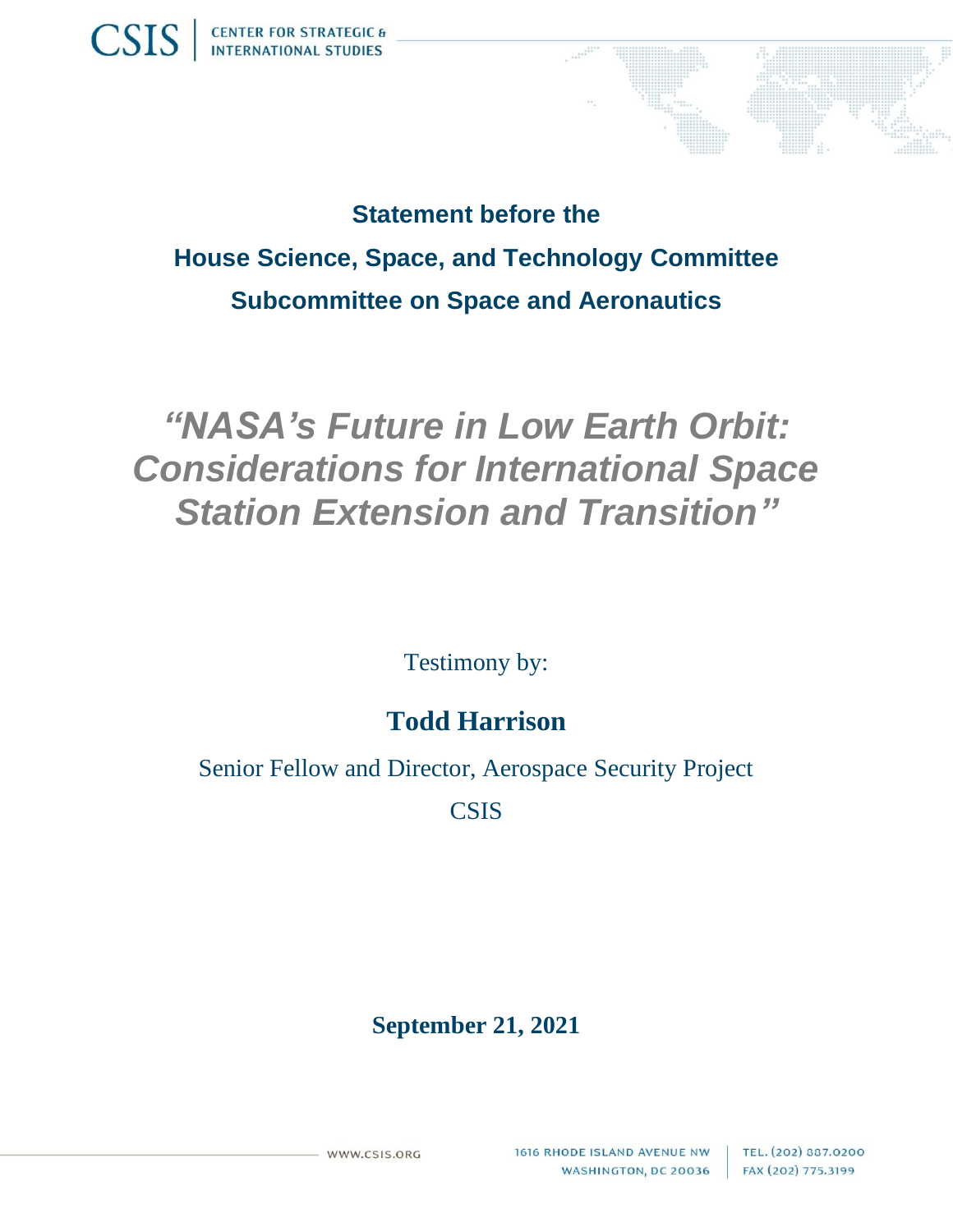Chairman Beyer, Ranking Member Babin, and distinguished members of the Subcommittee, thank you for the opportunity to testify on this important topic. The fundamental question we are addressing today is what the role of NASA should be in this transitional period from a focus on low Earth orbit (LEO) to farther reaching exploration goals on the Moon and beyond. When former NASA administrator Jim Bridenstine spoke at CSIS last year, he used the DIME framework of national power (diplomatic, information, military, and economic) to describe how he thinks about the role of NASA. As he noted, the "M" in DIME should really be lower case because by design NASA has only an indirect role when it comes to the military element of national power. I want to focus my testimony today on NASA's diplomatic and economic roles and how that should impact our thinking about NASA's future in LEO.

One of the most important but perhaps least appreciated roles NASA plays is in diplomacy. NASA has a rich history of building international partnerships around the globe, and it has agreements with more than 120 nations for science and exploration activities in LEO and beyond. While these partnerships are focused on activities in space, they have far reaching benefits on Earth as well. They help advance U.S. interests in areas such as the environment, human rights, and STEM education in less developed countries. Cooperation in space also increases transparency, builds confidence, and promotes responsible behavior in space.

For example, the coalition of 15 nations that signed the Intergovernmental Agreement that governs the ISS and all other nations that have partnered in different ways on the ISS in the past two decades have a tightly coupled and aligned set of interests in LEO. We all want to protect the investments we have made and the astronauts that serve aboard the ISS. Our mutual interests in LEO create a strong incentive for us to work together to establish basic norms of behavior, such as a prohibition on destructive anti-satellite testing and the deliberate creation of space debris. NASA's continued leadership of the ISS coalition is critical to advancing this shared goal.

NASA's role in advancing our economic interests is another factor policymakers must consider when planning for the future of the ISS. It is in our national interests for NASA to continue to be the world's leader in pushing the limits of space technology in ways that create opportunities for the commercialization of space. To be clear, it is not NASA's job to commercialize space technology and activities—that is a role best suited for the private sector. NASA's role is to explore and take risks to improve our understanding of the space environment and to create the infrastructure that private companies can build upon.

Many new commercial space missions are currently be planned or explored by U.S. companies. Some of them have the potential to completely revolutionize the way we use space and operate in space. For example, commercial firms are exploring the potential of in-space mining and manufacturing. If successful, this technology would mean that large structures could be built in space using materials that are sourced in space, and propellant could be manufactured in space to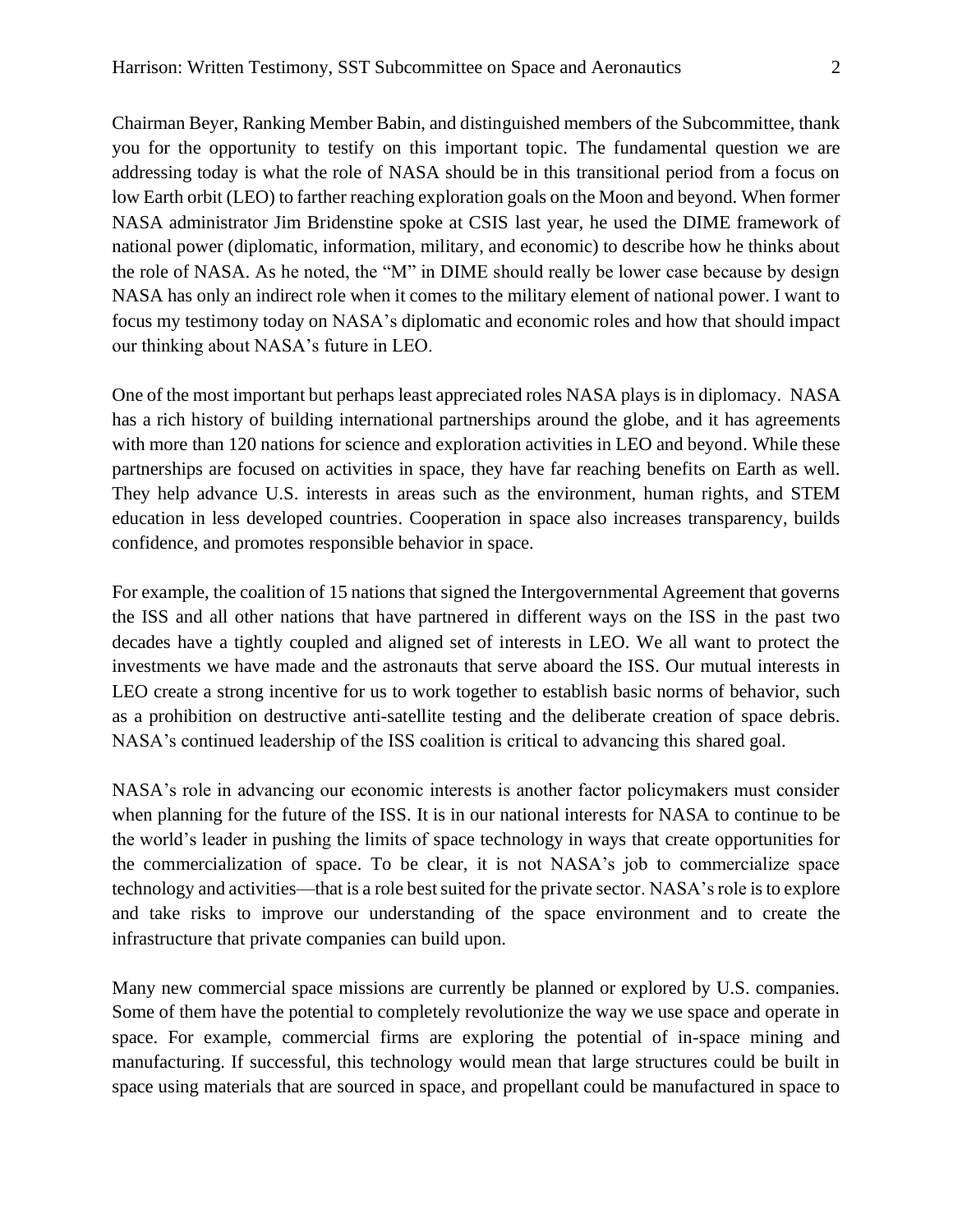fuel and refuel other satellites. This would effectively break us free from having to launch everything we need in space from Earth and open up a whole new range of possible space missions. As another example, some commercial firms are exploring novel power and propulsion systems, such as new forms of nuclear thermal propulsion, that could revolutionize our ability to maneuver in space. NASA is an important enabler in the future space economy because it can take technical risks that private companies cannot afford or would otherwise not be willing to take, and it can lower the barriers to entry by providing enabling infrastructure to make more commercial missions feasible. NASA can both advance its science objectives and allow commercial firms to determine whether certain space missions are economically viable.

As we think about the diplomatic and economic roles of NASA in LEO, we must remember that we are not operating in a geopolitical vacuum. Other nations are competing with us in space, and perhaps our most formidable competitor is China.

The competition with China in space is multifaceted and includes an important security element that the Space Force and Intelligence Community encounter on a daily basis. But this competition also has a strong commercial and civil space element that some have called a new space race. Unlike the space race of the 1960s, however, the goal of this race is not a destination. It is not a race to see who can build the biggest space station, plant another flag on the Moon, or be the first to land humans on Mars. The real objective of this race is to see who can build the broadest and strongest international coalition in space. Whatever group of nations emerges as the leading coalition in space over the next decade will be the ones that set the de facto norms for the space commerce and exploration that follows. The Artemis program and the transition plan for the ISS are two of the main levers we control in this race. These programs are vital to maintaining our leadership role and the international coalition NASA has been building for decades.

But competition with China does not preclude cooperation. As the Members of this Subcommittee are well aware, we cooperated with the Soviet Union in space throughout the Cold War while we competed fiercely with them both in space and on Earth. That cooperation yielded many benefits, not just to our space exploration objectives and the safety of our astronauts but also in our diplomatic and military relationship with the Soviets. It opened new lines of communication between our governments that continue to benefit us today, and it provided greater transparency into parts of the Soviet space program that reduced some suspicions and tensions on both sides.

Since 2011, Congress has placed restrictions on NASA's ability to collaborate with China on civil space programs—a provision known as the Wolf Amendment. This provision was originally intended to pressure China to make human rights reforms and to stifle development of its space capabilities. After ten years it is clear that China has not improved its behavior when it comes to human rights, and China's space programs—both military and civil—have only accelerated. What is more concerning is that China is now reaching out to other nations—including some of our